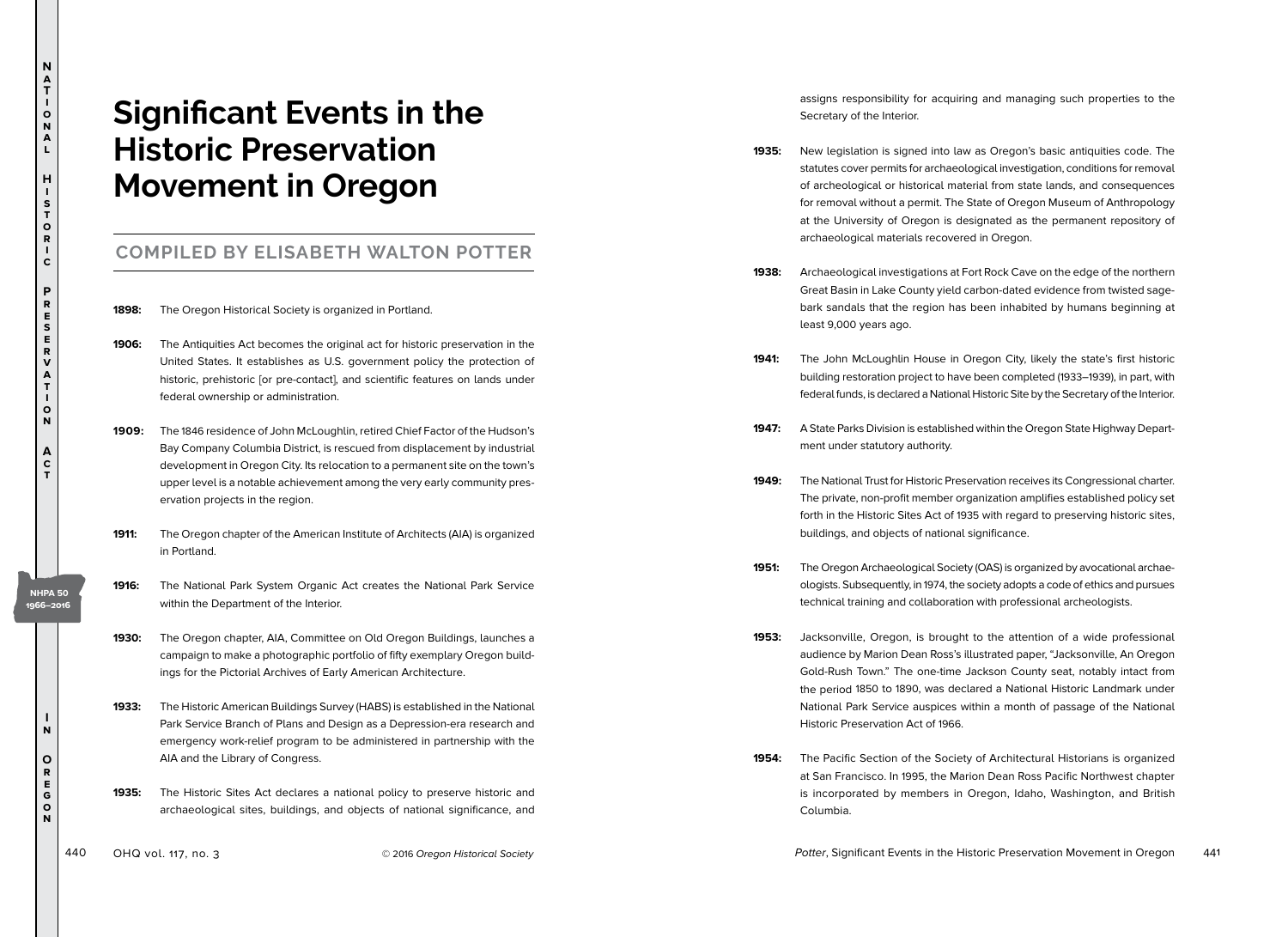- **1957:** The Oregon Society, Daughters of the American Revolution (DAR), launches a series of essays on 119 historical properties under the title Oregon Historical Landmarks. Other activities of the DAR in Oregon include commemorative markers and restoration and maintenance of historic house museums.
- **1958:** The Century Farm Marking Program, one of the oldest agricultural heritage programs of its kind in the country, is organized as a joint project of the Oregon Historical Society and the State Department of Agriculture in anticipation of the forthcoming centenary of Oregon statehood in 1959.
- **1959:** A Century of Architecture in Oregon 1859–1959 by Marion Dean Ross is produced in June 1959 under auspices of the Women's Architectural League of the Oregon Chapter, AIA, to commemorate the centenary of Oregon statehood.
- **1959:** The Oregon Legislative Assembly amends existing statutes to reorganize the Highway Department's Parks agency as the State Parks and Recreation Division. The division's programs are financed by camping fees as well as the Highway Fund maintained by gasoline tax proceeds and vehicle license registration fees.
- **1960:** The Reservoir Salvage Act provides for the recovery and preservation of significant scientific and archeological data that might be irreparably lost or destroyed by federally constructed reservoirs, dams, and related structures.
- **1962:** The Skidmore Fountain Area is the first of Portland's Design Zones recognized for historical and architectural significance.
- **1963:** The Portland chapter of the AIA is organized as one of several local member organizations of the institute in the state. The first comprehensive survey of historic buildings in the metropolitan area is carried out in the next several years by the Portland chapter's Committee on Historic Buildings.
- **1963:** The Oregon Legislative Assembly expands authority given in 1925 to the State Highway Commission to acquire roadside areas for park purposes to acquire and develop areas of natural, scenic, cultural, and historical significance.
- **1965:** The Governor's Committee on Historic Landmarks is organized by the Oregon Historical Society for the purpose of raising public awareness of important historical sites and buildings. The society's executive director, Thomas Vaughan, leads the effort to encourage community preservation efforts.
- **1966:** The National Historic Preservation Act (NHPA), Public Law 89-665, is signed into law by President Lyndon Johnson on October 15, 1966, setting in motion a far-reaching program of federal aid for historic preservation. The act authorizes the National Park Service to manage a match-fund partnership with the states and participating territories to conduct surveys and inventories, nominate properties to expand the National Register of Historic Places, prepare statewide comprehensive preservation plans, and pass through matching grants to local governments and proponents of qualified restoration and rehabilitation projects. The act also establishes an Advisory Council on Historic Preservation (ACHP) for the purpose of working with federal agencies toward the goal of avoiding needless harm to properties on the National Register by their undertakings.
- **1966:** State-level administration of the federal-aid program for historic preservation is assigned to the Oregon State Highway Department through its Parks and Recreation Division.
- **1967:** A Century of Portland Architecture is published by the Oregon Historical Society. The illustrated guide is an outgrowth of comprehensive survey work completed in 1965–1966 by the Historic Buildings Committee of the Portland Chapter, AIA.
- **1968:** The Portland Chapter of the AIA is host to the National Convention of AIA. The chapter produces for the occasion A Guide to Portland Architecture, a well-illustrated pocket guide to one hundred and fifty noteworthy buildings and developments, both historic and contemporary, in the city's downtown and surrounding neighborhoods.
- **1968:** The City of Portland adopts the first historic landmark preservation ordinance in Oregon affecting buildings citywide. On the West Coast, the ordinance is reputed to be second only to the Los Angeles municipal historic landmark ordinance on which it is modeled.
- **1968:** Initial steps toward development of the statewide comprehensive inventory of historic properties under provisions of the NHPA begins with State Parks and Recreation Division staff conducting research and field work, and assembling advisory lists from civic, professional, and historical organizations throughout the state.
- **1968:** The Association for Preservation Technology is formed, and its newsletter, first issued in 1969, develops as APT Bulletin, a quarterly academic journal on the practice and technology of historic preservation.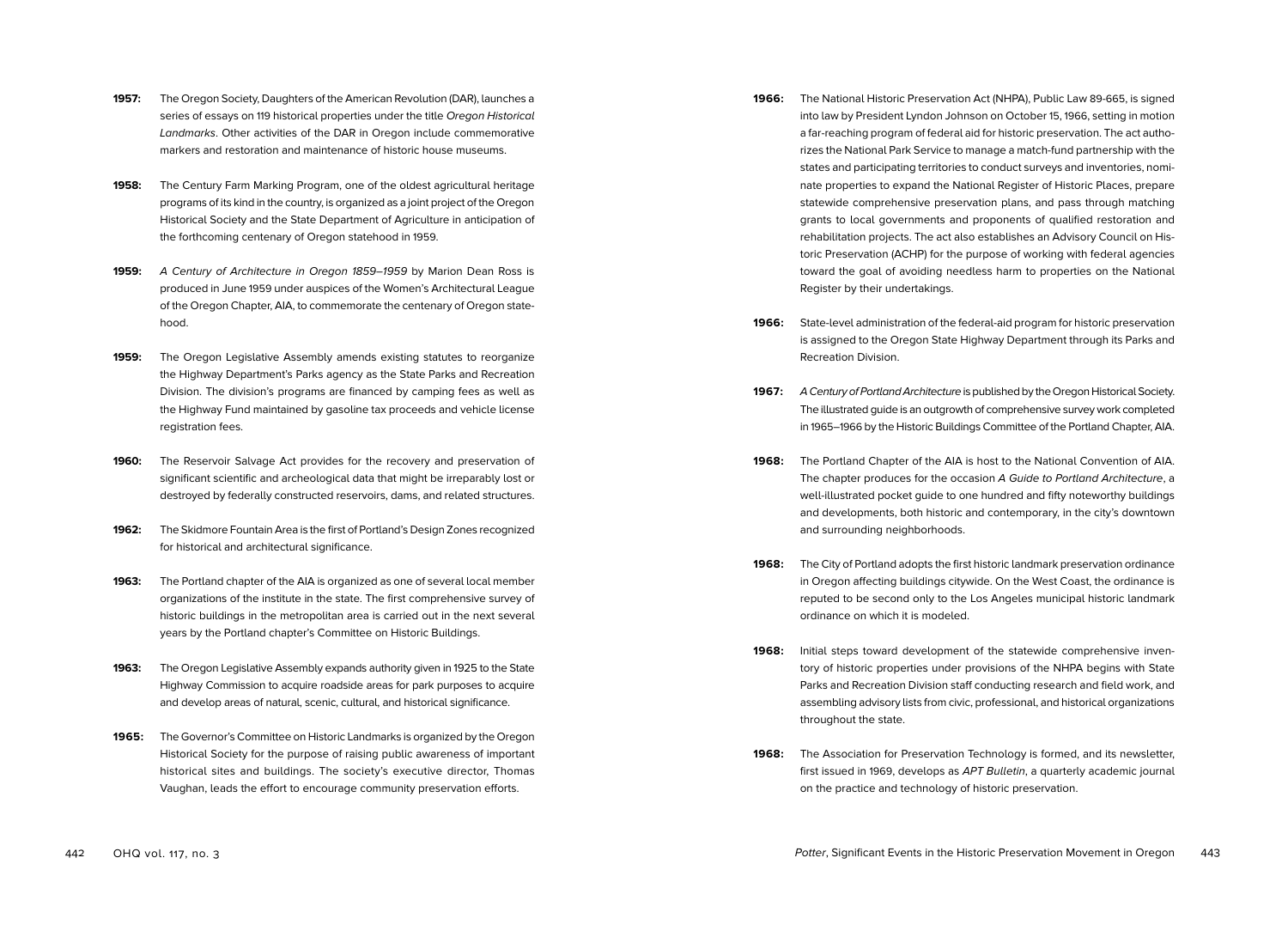- **1969:** The National Environmental Policy Act (NEPA) declares that it is federal policy to preserve "important historic, cultural, and natural aspects" of the national heritage. Federal agencies are required to apply a systematic, interdisciplinary approach incorporating natural and social sciences in assessing the impacts on the environment of federally sponsored projects.
- **1969:** The Oregon Department of Transportation is created by legislative act to bring the state's transportation agencies under one administrative umbrella. The State Highway Department becomes a division of the new department, and the State Parks and Recreation Division becomes a branch of the Highway Division.
- **1969:** The Historic American Engineering Record (HAER) is established by the National Park Service in complement to the Historic American Buildings Survey.
- **1970:** In September, Gov. Tom McCall appoints seven Oregonians representing requisite professional disciplines to serve on the original state review board under provisions of the NHPA.
- **1971:** In January, McCall's appointees to the original interdisciplinary State ACHP are sworn in. During the committee's first meeting, later in the same month, Vaughan, is elected chairman, and the state is duly authorized to begin reviewing the statewide plan for historic preservation and nominations to the National Register.
- **1971:** Executive Order No. 11593 subsequently enters into U.S. Code by amendment as Section 106 of the National Historic Preservation Act. The directive ensures that even those significant resources not yet listed in the National Register, but which may be determined to be eligible, are not needlessly adversely affected by federal undertakings.
- **1971:** The National Trust for Historic Preservation establishes a Western Regional Office in San Francisco to work with state and local partnership organizations, community leaders, and public officials across eight Western states and Pacific Island territories.
- **1973:** The Oregon Land Use Act (Senate Bill 100) creates the Oregon Land Conservation and Development Commission (LCDC) and authorizes a mandatory statewide land use planning program in which protection of natural, scenic, and historic areas, and open spaces, is declared one of nineteen statewide goals (Goal 5).
- **1974:** The National Trust for Historic Preservation holds its debut National Preservation Conference in the Pacific Northwest in Portland. A concurrent event in publishing heightens recognition of the region's efforts to promote its cultural heritage. Space, Style and Structure: Building in Northwest America, a twovolume collection of essays on the architecture of the region, is published by the Oregon Historical Society.
- **1974:** The Archaeological and Historic Preservation Act (AHPA) amends and greatly expands the Reservoir Salvage Act of 1960 by requiring federal agencies to provide for recovery and preservation of significant scientific, prehistoric [or pre-contact], historic, and archeological materials and data that might be lost or destroyed by any federally sponsored activity causing "alteration of the terrain."
- **1974:** The Association of Oregon Archaeologists organizes for the purpose of providing a forum for information sharing and advocacy among the growing number of professional archeologists in the state who are university faculty members or public agency staff or contractors active in reconnaissance and salvage archeology.
- **1975:** The Historic Property Tax Law of 1975, codified as ORS 358.475 et seq., provides for special assessment of properties listed on the National Register by operating as a fifteen-year freeze of the level of property tax paid by commercial or residential property owners for investing in approved preservation projects. Oregon's special assessment program, scheduled to sunset after ten years, is recognized as one of the first and most successful incentives of its kind in the nation in terms of the dollar value of rehabilitation it leveraged. Senate Bill 279, passed in 1983, extended the program to 1993.
- **1976:** By amendment to the National Historic Preservation Act, the ACHP is removed from the National Park Service and reconstituted as an independent agency of the federal government with continuing authority to review and comment on federally sponsored undertakings.
- **1976:** The Tax Reform Act of 1976 is passed by Congress as the initial federal tax credit program that aligned with incentives called for by preservationists in 1966. For the first time, credit for investment in rehabilitation of eligible income-producing historic properties is placed on an equal footing with new construction for developers.
- **1976:** The Grand Era of Cast-Iron Architecture in Portland by William John Hawkins, III, is published as an illustrated account of the cast-iron-fronted buildings in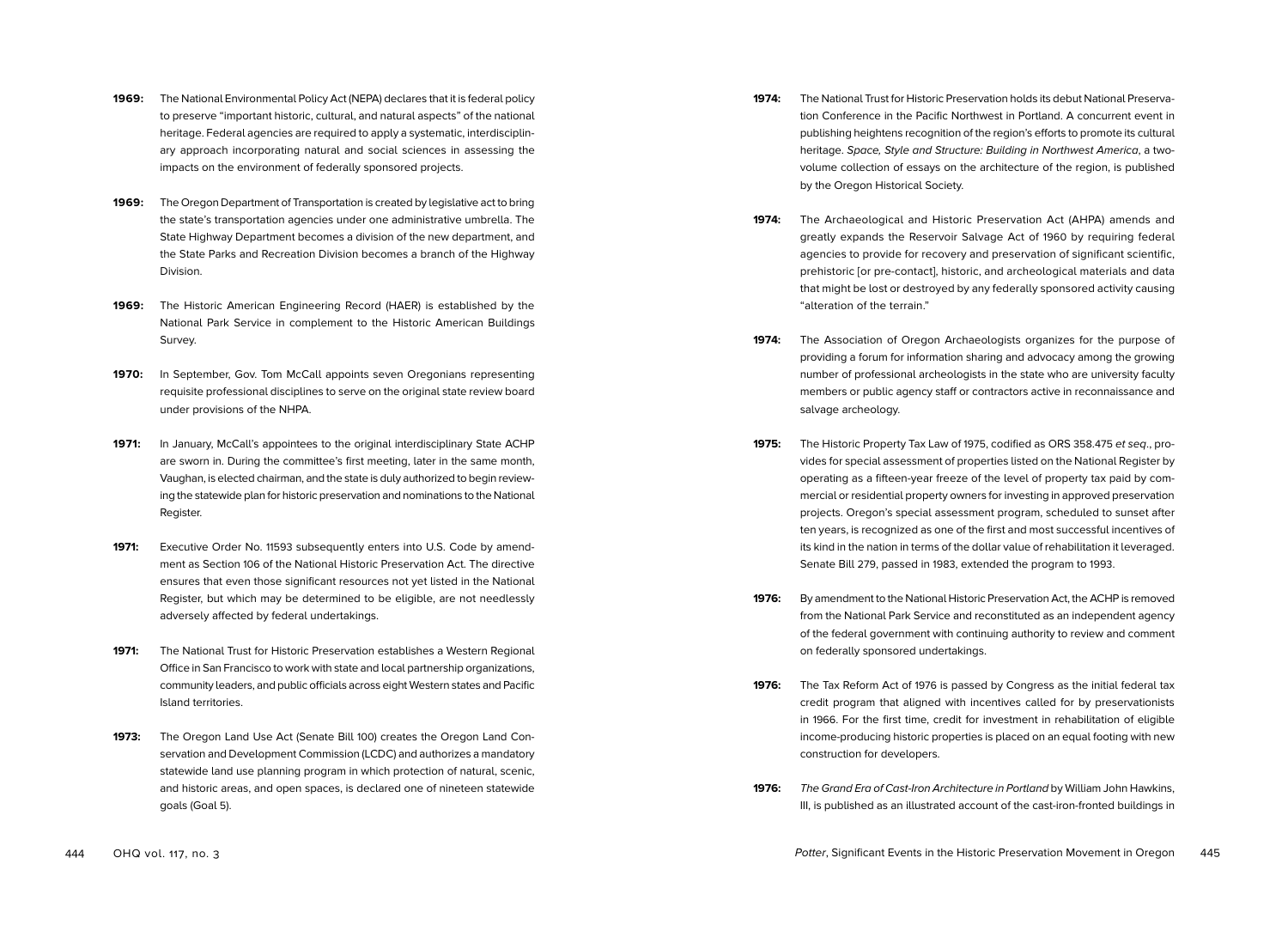the Italianate style that arose through the nineteenth century in the region's dominant commercial center. It documents the state's largest and most cohesive collection of architectural iron buildings.

- **1977:** The Historic Preservation Fund is established by congressional act of the previous year to advance the work of the National Historic Preservation Act. Its revenue source is proceeds from Outer Continental Shelf oil leases. Most of the appropriated funds are allocated as pass-through grants to the states, Certified Local Governments, and Tribal governments.
- **1977:** The National Trust for Historic Preservation launches a three-year demonstration project that becomes the basis for the Trust's model Main Street Approach to revitalization of America's historic downtowns.
- **1977:** The Oregon State Public Buildings Cooperative Use Act is signed into law and becomes the first legislation of its kind at the state level in the country. Modeled after the federal counterpart enacted in 1976, it declares that the state will investigate the feasibility of adapting historic properties for use by the state when additional space is needed for the state's varied functions.
- **1977:** The Historic Preservation League of Oregon is incorporated as a statewide, non-profit educational and advocacy organization. The league's first Annual Governor's Conference on Historic Preservation is held in Jacksonville in the same year. The organization changes its corporate name to Restore Oregon in 2013.
- **1978:** At the peak of federal funding of historic preservation efforts spurred by celebration of the Bicentennial of American Independence, Oregon's record apportionment of pass-through grants under provisions of the National Historic Preservation Act reaches a high of \$860,041 before the onset of recession and subsequent congressional budget-cutting reduces the state's apportionment to zero in 1981.
- **1979:** The Archaeological Resources Protection Act (ARPA) establishes requirements for protecting archeological resources on federal and Tribal lands, and promotes increased coordination between federal land managers and the professional archeological community.
- **1979:** The Oregon Legislature advances the State Parks and Recreation agency to full division status within the Department of Transportation. No longer part of the Highway organization, the parks administrator, as State Historic Preservation Officer, reports directly to the Transportation Commission.
- **1980:** Section 110 of the National Historic Preservation Act, added by amendment, requires federal agencies to take more direct responsibility for protecting and managing cultural resources under their control. The agencies designate Federal Historic Preservation Officers (FHPOs) as counterparts to State Historic Preservation Officers. Amendments of 1980 also provide a process for certifying qualified local units of government, known as the Certified Local Government (CLG) program, for a more direct role in nominating properties to the National Register and participating in the Section 106 process for determining National Register eligibility of properties likely to be affected by federal undertakings.
- **1980:** Oregon voters approve a constitutional amendment restricting use of the gasoline tax-supported Highway Fund for highway construction and maintenance exclusively. Funding for programs of the State Parks and Recreation Division is shifted to the General Fund.
- **1980:** An interdisciplinary graduate degree program in historic preservation, the first to be established on the West Coast, is established at the University of Oregon School of Architecture and Allied Arts. Drawing students from across the country, the program achieves recognition as it prepares emerging professionals to enter varied fields of cultural resource management.
- **1981:** The Economic Recovery Tax Act supersedes the Tax Reform Act of 1976 and provides a favorable new schedule of investment tax credits for rehabilitation of eligible historic buildings provided that project plans meet the Secretary of the Interior's standards for rehabilitation.
- **1981:** An Interim Legislative Task Force is created by Senate Joint Resolution 18 for the purpose of formulating a cohesive state policy on the preservation of properties of special significance and recommending legislation to implement the policy to the 1983 Legislative Assembly.
- **1983:** Bills are passed by the 1983 Legislative Assembly and signed into law as the state's revised historic preservation and archeological code. Authorities and duties of the State Historic Preservation Officer and Advisory Committee on Historic Preservation are delineated in Oregon statute for the first time. The special assessment program for historic properties is reauthorized for a period of ten years.
- **1983:** Oregon Style: Architecture 1840 to the 1950s by Rosalind Clark is financed in part with federal funds from the U.S. Department of the Interior made avail-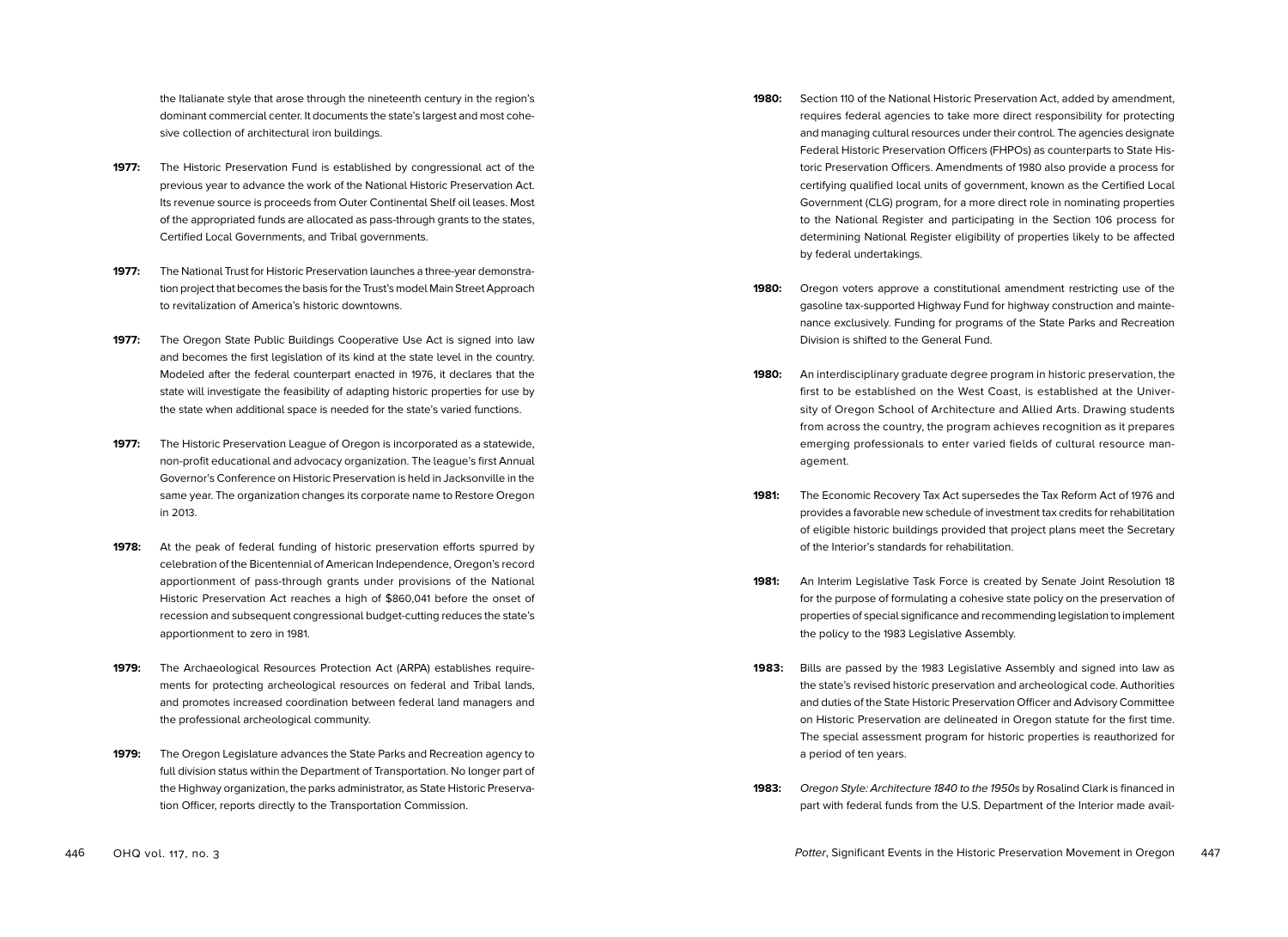able by the Oregon State Historic Preservation Office under provisions of the National Historic Preservation Act. Published as an illustrated guide to architectural styles for Oregonians, it is consistent with stylistic classifications adopted by the National Register and is widely applied by those conducting community surveys and registering landmarks.

- **1984:** Last of the Handmade Buildings: Glazed Terra Cotta in Downtown Portland by Virginia Guest Ferriday brings attention to a significant concentration of terra cotta–clad buildings that distinguishes the metropolitan commercial center.
- **1986:** The Tax Reform Act of 1986 reduces the schedule of economic incentives for rehabilitating historic properties previously provided under the Economic Recovery Tax Act of 1981. Participation of developers drops off accordingly.
- **1987:** The Bosco-Milligan Foundation is organized in Portland as a non-profit corporation for the purpose of housing and exhibiting a distinguished collection of artifacts relating to historic architecture and building arts of the city and region. The foundation's Architectural Heritage Center is opened in 2005 in the cast-iron-fronted West's Block Building at 701 SE Grand Avenue as a resource center for historic preservation advocacy.
- **1990:** The bill passed by the Oregon Legislature in 1989 creating the Oregon Parks and Recreation Department (OPRD), an independent department of state, is effective January 1. Along with its core mission to provide and protect outstanding natural, scenic, cultural, historic, and recreational sites for public use, OPRD retains its statutory charge to administer the federal-aid program for historic preservation in Oregon through the State Historic Preservation Office.
- **1990:** The Native American Graves Protection and Repatriation Act (NAGPRA) is enacted to secure the rights of Tribal members and Native American and Native Hawaiian organizations to cultural materials, including human remains, and funerary, sacred, and other cultural objects.
- **1992:** Amendments to the National Historic Preservation Act authorize a more direct role for Native Americans and Native Hawaiians in federal and state preservation programs. Designated Tribal Historic Preservation Officers (THPOs) are empowered to enter into agreements concerning protection of resources in consultation with State and Federal Historic Preservation Officers.
- **1993:** The Oregon Legislative Assembly of 1993 extends prohibition of unlawful conduct with regard to archeological sites and objects to private property as well as public lands, and vests the Oregon Parks and Recreation Department and its State Historic Preservation Office with primary authority to issue permits for archeological investigation.
- **1995:** The Oregon Legislature establishes in statute the Oregon Heritage Commission (OHC), composed of gubernatorial appointees representing the state's geographic areas and cultural diversity. Other, ex-officio, members represent the state's cultural institutions and departments. The OHC is a coordinating body for public and private organizations in the cause of heritage program development.
- **1995:** After a legislative bill to extend provisions of the historic property tax law a second time with conditions was vetoed in 1993, Oregon Senate Bill 588 is passed to reestablish a state property tax deferral incentive for investment in the rehabilitation of National Register properties.
- **1995:** The University of Oregon graduate program in Historic Preservation is enhanced by a summer field school for hands-on technical training and project planning. Now known as the Pacific Northwest Field School, the initiative has persisted through collaborative partnerships as new training sites are selected around the region each year.
- **1996:** Statewide land use planning program rules are revised in accord with legislative action of 1995. Local jurisdictions are no longer required to maintain historic resource inventories but are encouraged to do so. New designations of Goal 5 historic resources requiring consideration in cases of land-use conflict are contingent on consent of the land owner.
- **1998:** Executive Order 13072, signed by President Bill Clinton in February 1998, authorizes "Save America's Treasures," an initiative to award matching grants to communities for preserving the nation's cultural heritage in architecture, works of art, documents, and museum collections.
- **1998:** Oregon voters approve a constitutional amendment allowing proceeds from the Oregon Lottery to be allocated to the Department of Parks and Recreation for funding natural and cultural resource development.
- **1999:** The Association for Preservation Technology-Northwest is organized as a regional chapter of the APT embracing members in Oregon, Idaho, Washington, and British Columbia.